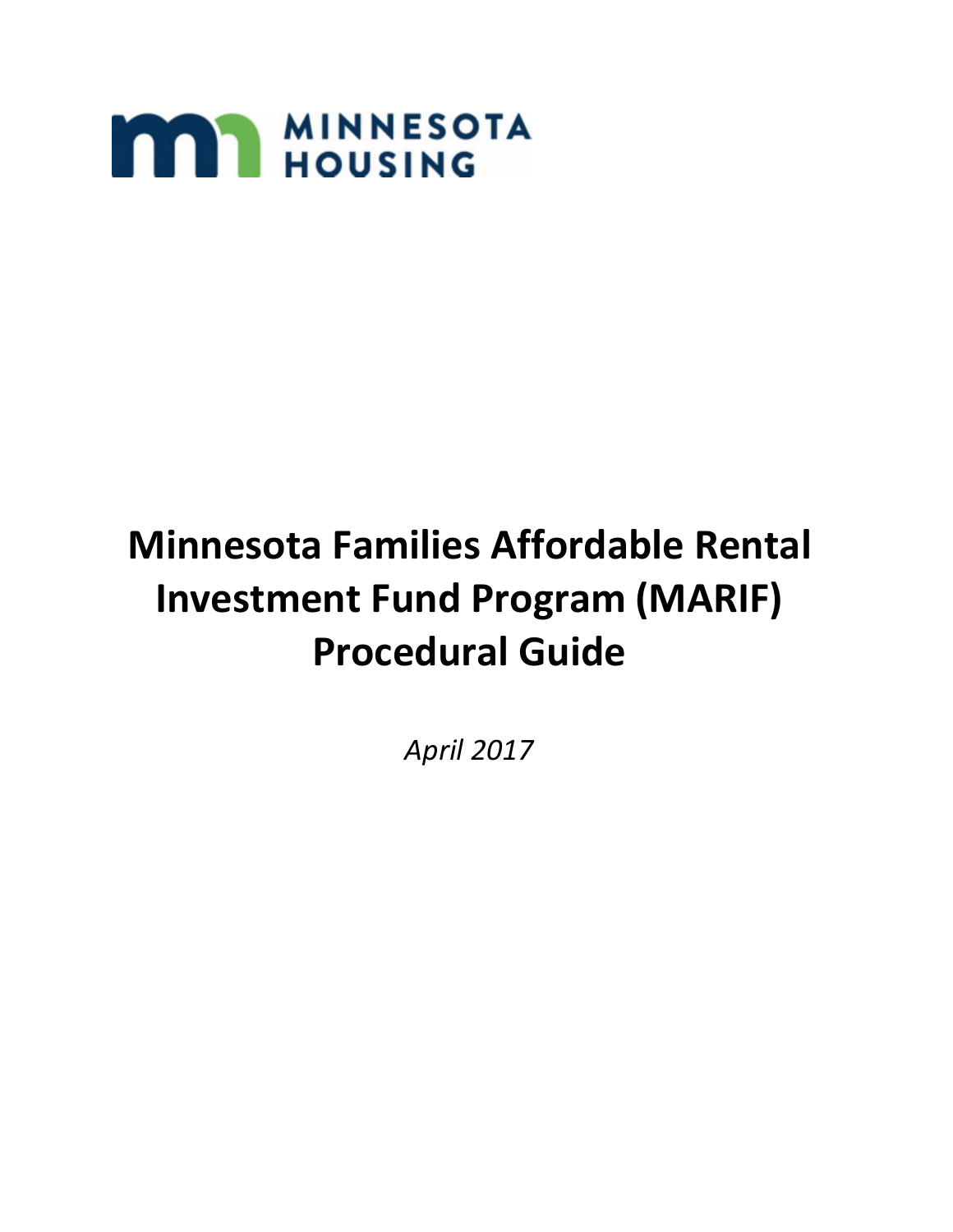

*The Minnesota Housing Finance Agency does not discriminate on the basis of race, color, creed, national origin, sex, religion, marital status, status with regard to public assistance, disability, familial status, or sexual orientation in the provision of services.*

*An equal opportunity employer.*

*This information will be made available in alternative format upon request by emailing [mn.housing@state.mn.us](mailto:mn.housing@state.mn.us) or by calling 800.657.3769 or TTY 651.297.2361.*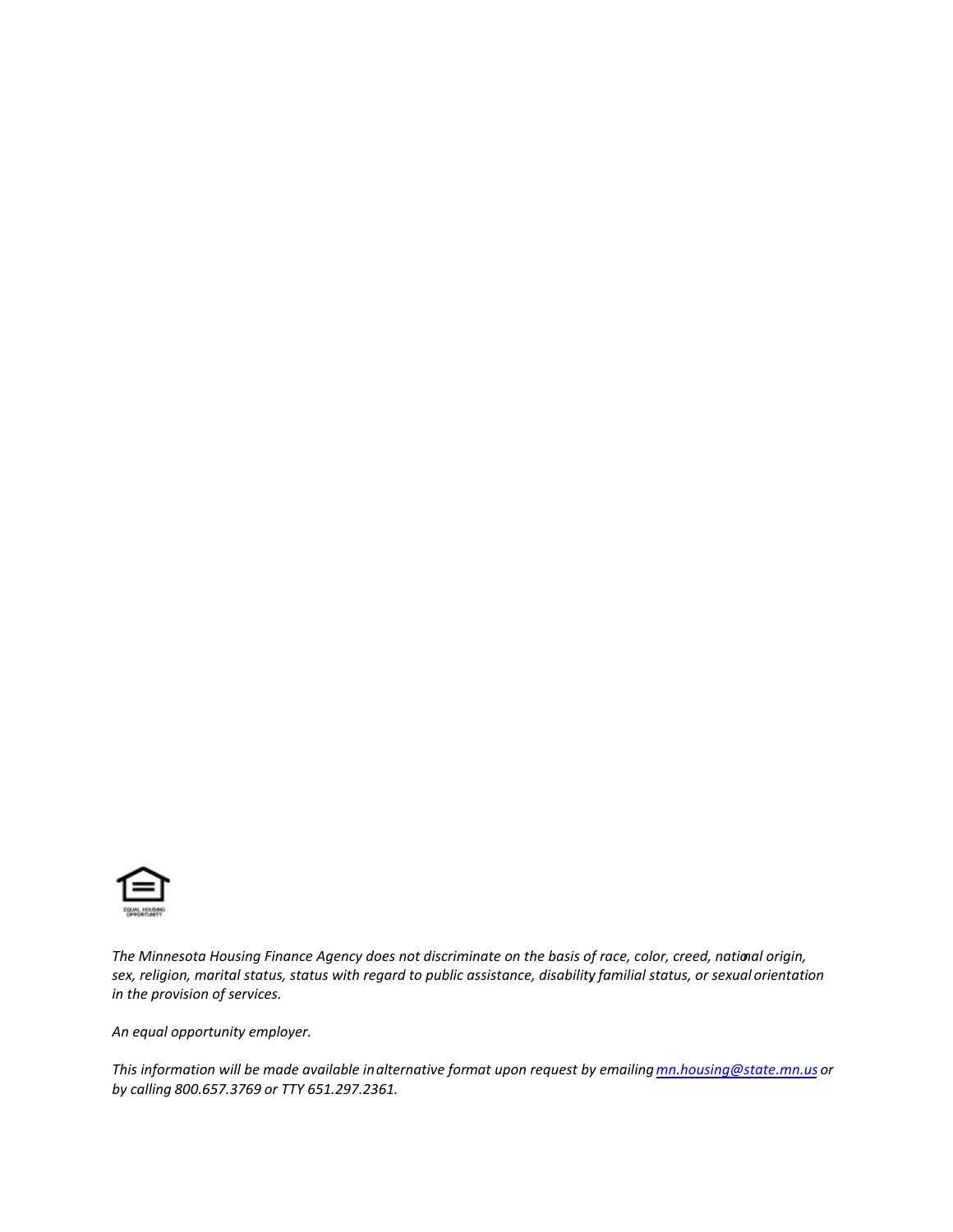| 1.01 |                                                         |  |  |
|------|---------------------------------------------------------|--|--|
| 1.02 |                                                         |  |  |
| 1.03 |                                                         |  |  |
| 1.04 |                                                         |  |  |
|      |                                                         |  |  |
| 2.01 |                                                         |  |  |
| 2.02 |                                                         |  |  |
| 2.03 |                                                         |  |  |
| 2.04 |                                                         |  |  |
| 2.05 |                                                         |  |  |
| 2.06 |                                                         |  |  |
| 2.07 |                                                         |  |  |
| 2.08 |                                                         |  |  |
| 2.09 |                                                         |  |  |
| 2.10 |                                                         |  |  |
|      |                                                         |  |  |
| 3.01 |                                                         |  |  |
| 3.02 |                                                         |  |  |
|      | Chapter 4 - Contract Compliance and Equal Opportunity12 |  |  |
| 4.01 |                                                         |  |  |
| 4.02 |                                                         |  |  |
| 4.03 |                                                         |  |  |
| 4.04 |                                                         |  |  |
| 4.05 |                                                         |  |  |
|      |                                                         |  |  |
|      |                                                         |  |  |
|      |                                                         |  |  |

## **Table of Contents**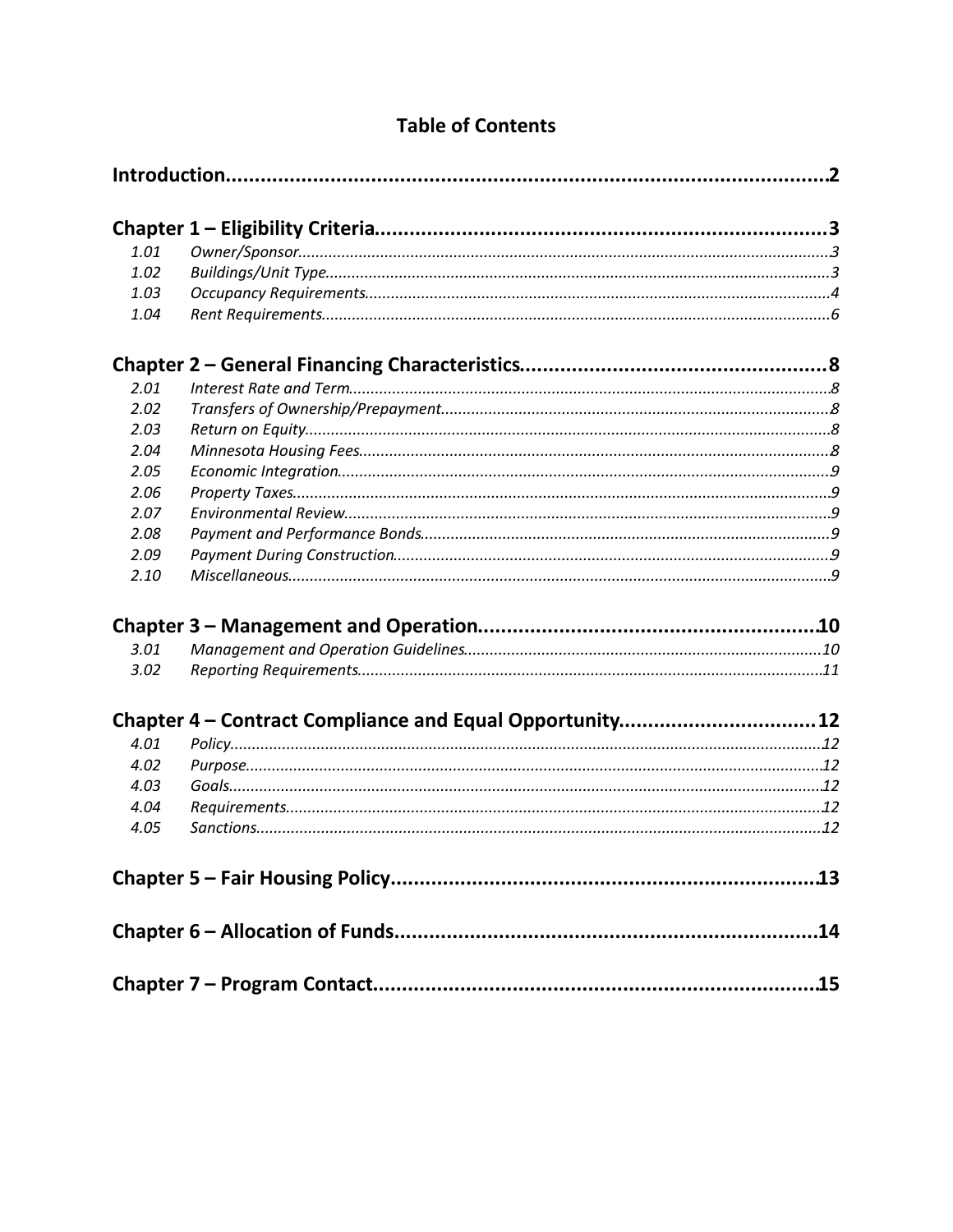## <span id="page-3-0"></span>**Introduction**

The 2000 session of the Minnesota Legislature appropriated funds and authorized the Minnesota Housing Finance Agency (Minnesota Housing) to develop an affordable housing program for current and recent participants in the Minnesota Family Investment Program (MFIP). Minnesota Housing's authority to develop such a program is provided in 2000 Minnesota Laws, Chapter 488, Article 8, Section 1, Subd. 6, as amended by 2000 Minnesota Laws, Chapter 499, Sections 22 and 39, and Minnesota Laws, 2001 Special Session, Chapter 4, Section 5.

In response to this new appropriation, Minnesota Housing developed the Minnesota Families Affordable Rental Investment Fund (MARIF) program. The purpose of the program is to provide modest, decent and safe housing with rents affordable for current and recent MFIP participants.

The 2001 special session of the Minnesota Legislature appropriated additional funds for the MARIF program and made several changes to the program. The MARIF program has been modified to reflect these legislative changes.

During the initial development of the MARIF program, Minnesota Housing staff took into consideration the data compiled in the "Characteristics of Minnesota Family Investment Program Participants and Cases" published in December 1999 by the Minnesota Department of Human Services (DHS). Minnesota Housing also held focus group meetings throughout the state to gather input from for-profit and nonprofit developers, management companies, local units of government, service providers, county financial workers, job training counselors and current and recent MFIP participants.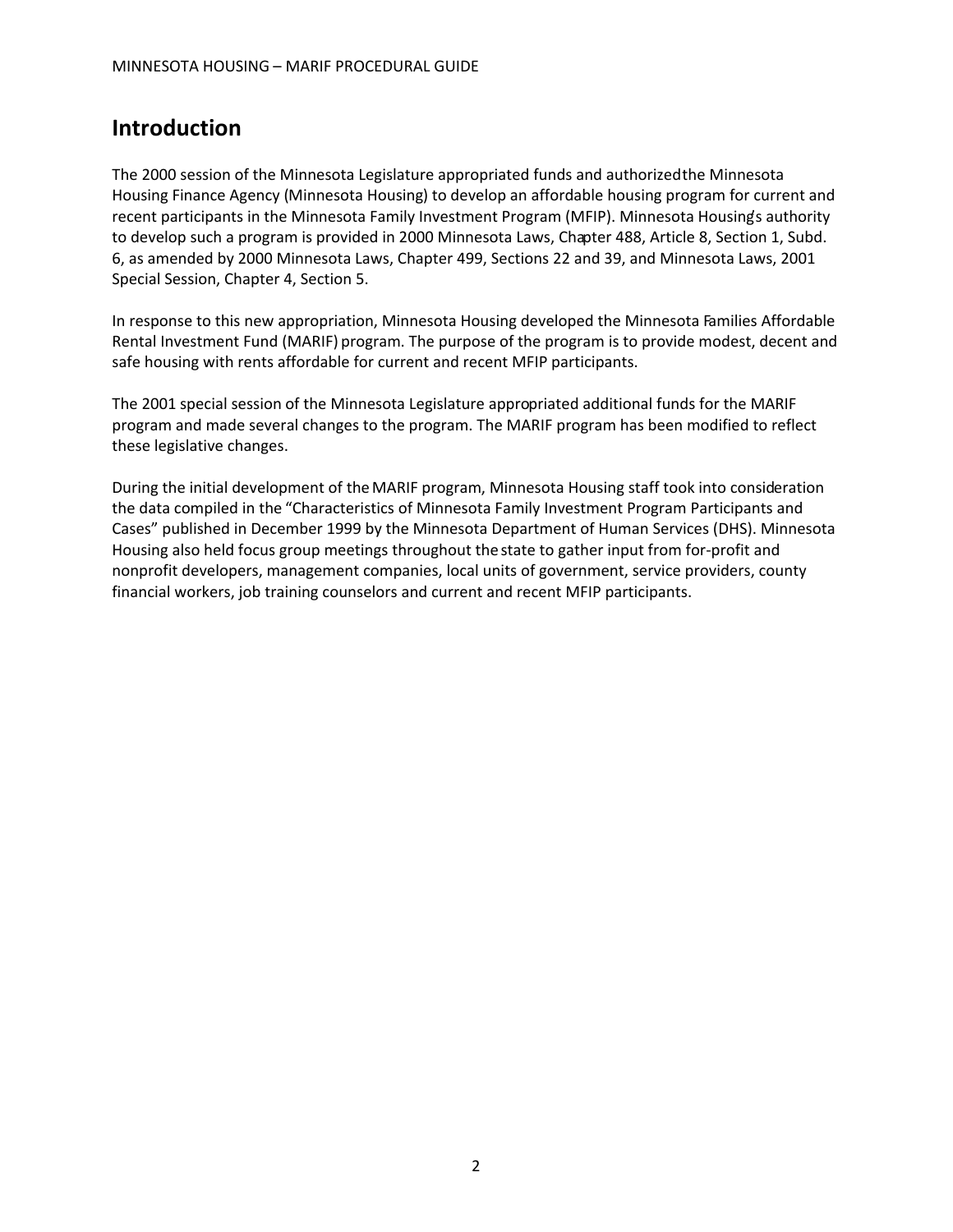## <span id="page-4-0"></span>**Chapter 1 – Eligibility Criteria**

#### <span id="page-4-1"></span>**1.01 Owner/Sponsor**

Eligible applicants include individuals, nonprofit entities, for-profit entities, Minnesota cities, Minnesota Housing and Redevelopment Authorities, Indian tribes, cooperative housing corporations or joint powers boards established by two or more cities. Applicants should have experience in providing housing to lowand moderate-income individuals or families. The owner of the development must be a single asset entity and must have authority to enter into the loan agreements requiredby Minnesota Housing.

## <span id="page-4-2"></span>**1.02 Buildings/Unit Type**

**Buildings:** New construction or acquisition and/or rehabilitation of permanent rental housing and permanent supportive housing with a minimum of four units. Priority will be given to developments providing new affordable rental units.

Single family and duplex properties will be allowed in scattered site developments within a city or neighborhood with a minimum of four MARIF units.

**Building Use**: This program is intended for permanent rental housing and permanent supportive housing.

**Level of Funding:** It is allowable for MARIF units to receive 100 percent of their total development costs (TDC) from MARIF funds. Priority will be given to developments that leverage MARIF funds with other public, private or area employer contributions.

The calculation for MARIF funding will be done on a per room basis. For example:

| Units          | <b>Rooms</b>    | Percent of<br><b>Development</b> | <b>Total Development</b><br>Costs |
|----------------|-----------------|----------------------------------|-----------------------------------|
| 24 total units | 136 total rooms | 100% total                       | \$2,000,000                       |
| 4 MARIF units  | 18 MARIF rooms  | 13.2% MARIF                      | \$264,000                         |

The maximum allowable MARIF funding in this example would be \$264,000.

| <b>Unit Type</b> | <b>Rental Rooms</b><br><b>Per Unit</b> |
|------------------|----------------------------------------|
| 2 BR             | 4.5                                    |
| 3 BR             | 6.0                                    |
| 4 BR             | 7.0                                    |

Funding for general improvements to the property (e.g., roof, heating system, siding) will be determined based upon percentage of assisted units.

Minnesota Housing will review the cost reasonableness on a per-unit and total development cost basis. Minnesota Housing will also analyze the development and operations costs to determine that the amount of funds provided is not more than is necessary to make the development financially feasible.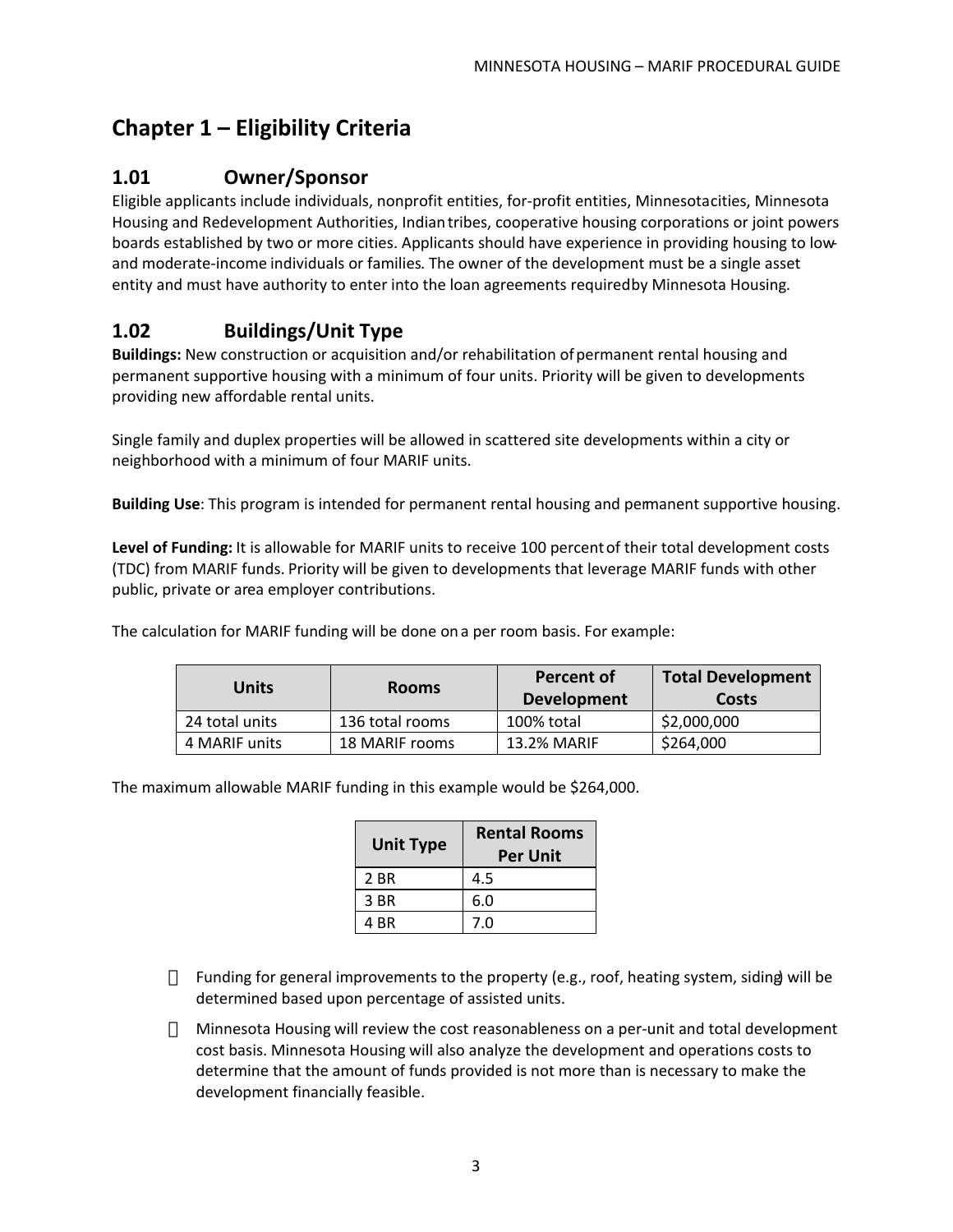**Operating Subsidy:** At Minnesota Housing's discretion, the development may be allowed to include up to a six month capitalized operating subsidy as part of the Total Development Cost (TDC).

**Design and Construction Review:** Because the program intent is to provide affordable housing over the long term (i.e., 30 years), Minnesota Housing expects that existing rental housing will be improved beyond a decent, safe and sanitary condition. This may include substantial rehabilitation that requires more than routine or minor repairs or improvements, and may vary in degree from extensive reconstruction to cosmetic improvements, in addition to curing accumulated deferred maintenance. After selection for funding, Minnesota Housing will perform a site inspection to determine if the proposed level of rehabilitation is adequate.

> For all Minnesota Housing first mortgages, and those substantial deferred loans or grants that are awarded on a competitive basis, developers are strongly encouraged to seek Minnesota Housing architectural input at the earliest possible time. This will ensure that the developer's earliest design efforts are focused on meeting Minnesota Housing's qualitative housing objectives, and it will ultimately minimize time and money spent redesigning at a later date to meet these objectives.

Substantial rehabilitation may also include renovation, alteration or remodeling for the conversion or adaptation of a structurally sound property to the design and condition required for use as housing (e.g., conversion of a hotel, school, warehouse).

Depending upon the level of rehabilitation activity, Minnesota Housing may require an appropriate licensed design professional prepare the design and construction documents.

All construction activities must conform to the Uniform Building Code, Minnesota Building Code, and local codes and regulations. The more restrictive codes and regulations will prevail.

Ineligible improvements/costs include but are not limited to:

- o Supportive services
- o Installation of swimming pools, hot tubs, fireplaces or wood burning stoves
- o Sweat equity for the borrower's own labor
- o Work completed
- <span id="page-5-0"></span>o Materials purchased prior to commitment

#### **1.03 Occupancy Requirements**

**Income Requirements**: All MARIF units must be marketed to current and recent MFIP participants. If the owner is unable to find enough qualified current and recent MFIP participants to rent all the MARIF units, at least 60 percent of the MARIF units must be occupied by family households who at the time of application are current MFIP participants or recent MFIP participants. "Recent MFIP participants" means a family who left MFIP for reasons other than disqualification from MFIP due to fraud no more than 24 months prior to the family's application for tenancy in a MARIF unit, and whose income at the time of application is equal to or less than 160 percent of the federal poverty level for the family's size.

The remaining MARIF units must be occupied by family households whose income at the time of initial occupancy does not exceed 30 percent of metro median income (adjusted for families of five or more).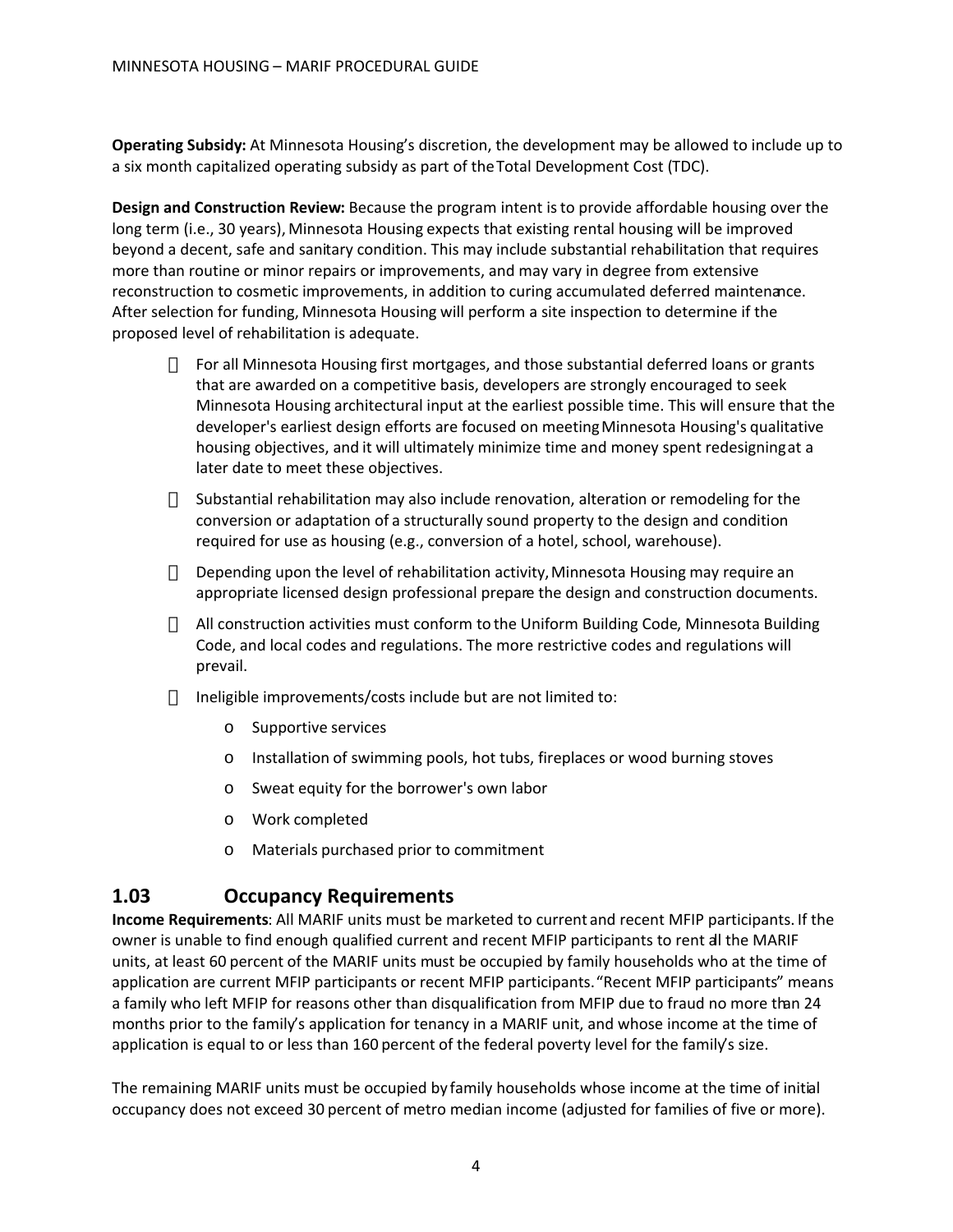#### **2017**

#### **160% of Poverty Guidelines**

The poverty guidelines may be formally referenced as "the poverty guidelines updated periodically in the Federal Register by the U.S. Department of Health and Human Services under the authority of 42 U.S.C. [9902](http://api.fdsys.gov/link?collection=uscode&title=42&year=mostrecent§ion=9902&type=usc&link-type=html)(2)."

| <b>Family Size</b> | <b>Poverty Guideline (Annual)</b> | <b>Poverty Guideline (Monthly)</b> |  |
|--------------------|-----------------------------------|------------------------------------|--|
|                    | \$19,296                          | \$1,608                            |  |
|                    | \$25,984                          | \$2,165                            |  |
| 3                  | \$32,672                          | \$2,723                            |  |
| 4                  | \$39,360                          | \$3,280                            |  |
| 5                  | \$46,048                          | \$3,837                            |  |
| 6                  | \$52,736                          | \$4,395                            |  |
|                    | \$59,424                          | \$4,952                            |  |
| 8                  | \$66,112                          | \$5,509                            |  |

\* The fiscal year poverty guidelines are located at<https://aspe.hhs.gov/poverty-guidelines> Note: The poverty guidelines listed on the HHS website normally are calculated at 100%. The MARIF poverty guidelines are multiplied by 160% of the threshold for program eligibility.

**Economic Integration**: Integration of economically diverse households is encouraged but not required.

There are no income limits under the MARIF program for non-assisted units in a mixed income development.

In some instances there may be additional income requirements due to other funding sources, including other Minnesota Housing mortgages or grants.

**Minimum Term:** The income and occupancy conditions for the MARIF units are in effect for the life of the 30-year loan.

**Monitoring:** The income and occupancy requirements will be monitored by Minnesota Housing for the length of the 30-year loan.

Initially, for acquisition and/or rehabilitation, the borrower will be required to contact each household prior to mortgage commitment and disclose his/her income on a Tenant Income Verification form. Household incomes for all MARIF units will be reviewed for compliance.

As MARIF units become vacant, incomes of new households occupying those units will be verified and reviewed on an annual basis as to their compliance with the requirements of this program.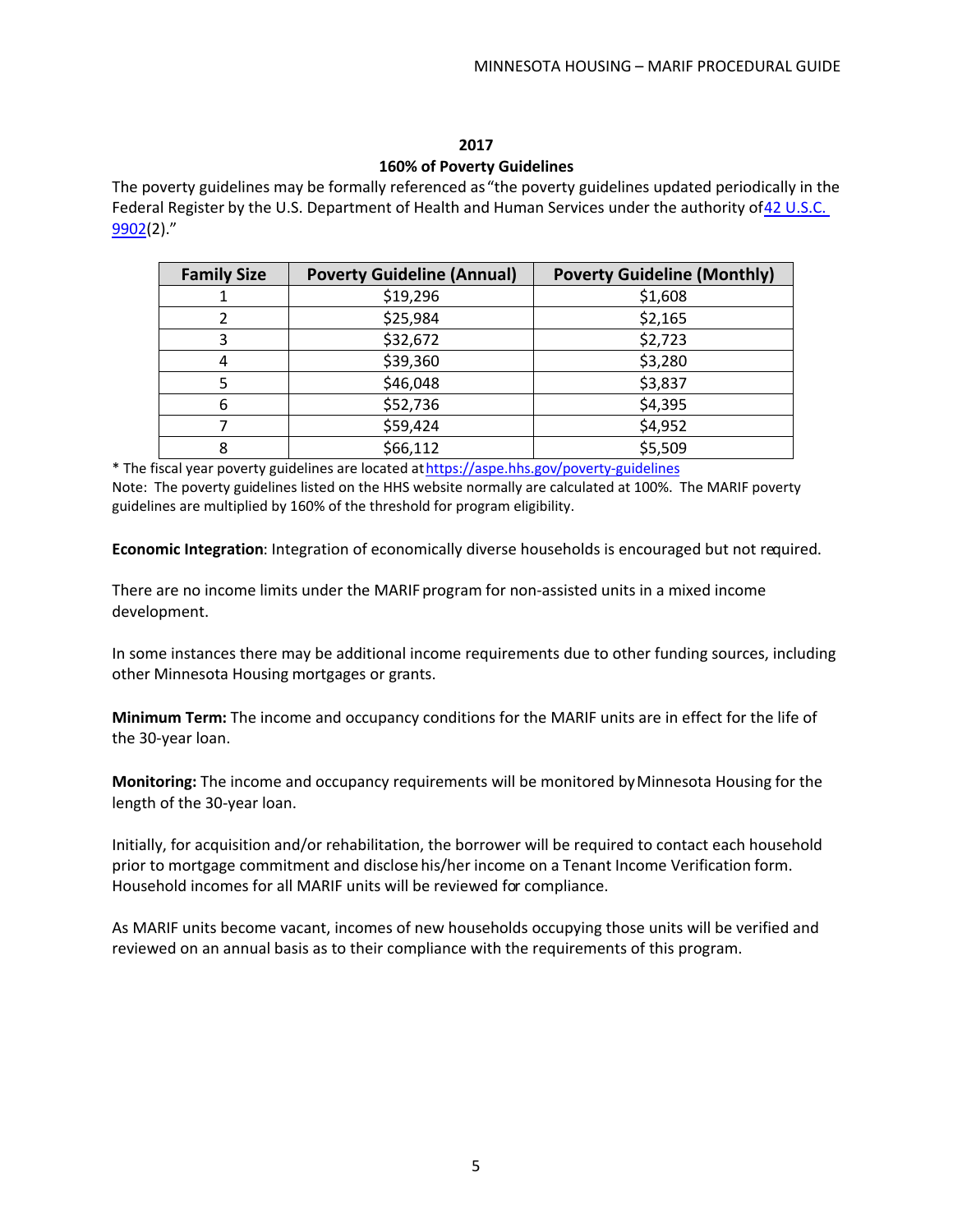#### <span id="page-7-0"></span>**1.04 Rent Requirements**

**MARIF Rents:** The approved rent amount is considered to be the gross rent. Utility allowances must be reviewed and subtracted out accordingly (refer to Utility Allowances). Rent increase requests must follow guidelines outlined in Chapter 4 – Management and Operations.

For tenants who use a tenant-based subsidy, MARIF rents may be set at the Fair Market Rent (FMR) for the applicable jurisdiction. Tenants may use a tenant-based subsidy (e.g., Section 8 vouchers) to pay their rent, up to the FMR. Tenants without tenant-based subsidy will pay the greater of 30 percent of gross income or \$400.00 per month for a two-bedroom unit, \$450.00 per month for a three-bedroom unit and \$475.00 for a four-bedroom unit. Income recertification will occur annually on the anniversary of the move-in date, and tenant rents will be adjusted accordingly. One interim recertification will be allowed annually, in which tenant rent can be lowered to reflect reduction in tenant income.

In a 100 percent MARIF development, if a tenant's income increases, his/her rent will increase to the equivalent of 30 percent of his/her gross income, up to the FMR. At the point at which an annual recertification indicates the tenant portion of rent is equivalent to the FMR, he/she will receive a lease renewal and letter informing him/her that upon lease expiration, if his/her income remains the same or increases, he/she is encouraged (but not required) to move into home ownership or unsubsidized housing as he/she secures stable employment and achieves self-sufficiency.

In the case of a market rate development with MARIF units, if a MARIF tenant's income increases, his/her rent will increase to the equivalent of 30 percent of his/her gross income, up to the market rate rents. Rents may increase above the FMR; a MARIF unit will be considered a market rate unit upon reaching the comparable market rate rents. Should this occur, the next available vacantunit must be rented to a MARIF-applicant.

> **Example #1:** In a market rate development with a Fair Market Rent (FMR) of \$684 and a market rate rent of \$700, a MARIF tenant residing in a two-bedroom unit with income upon application of \$14,560 would pay \$400 per month for rent (although 30 percent of their income is only \$364). Upon their annual certification, if their income increased to \$18,720, they would pay \$468 for the next year (30% of their income), and this pattern would continue. The rent would be recalculated annually and may increase beyond the FMR but would be capped at the market rate rent of \$700. If the tenant begins paying the market rate rent, the unit would be designated a market rate unit, and the next available unit would become a MARIF unit.

**Example #2**: A tenant without a voucher or other tenant-based subsidy lives in a threebedroom unit in a 100 percent MARIF development. The MARIF rent is \$450 and the FMR is \$680: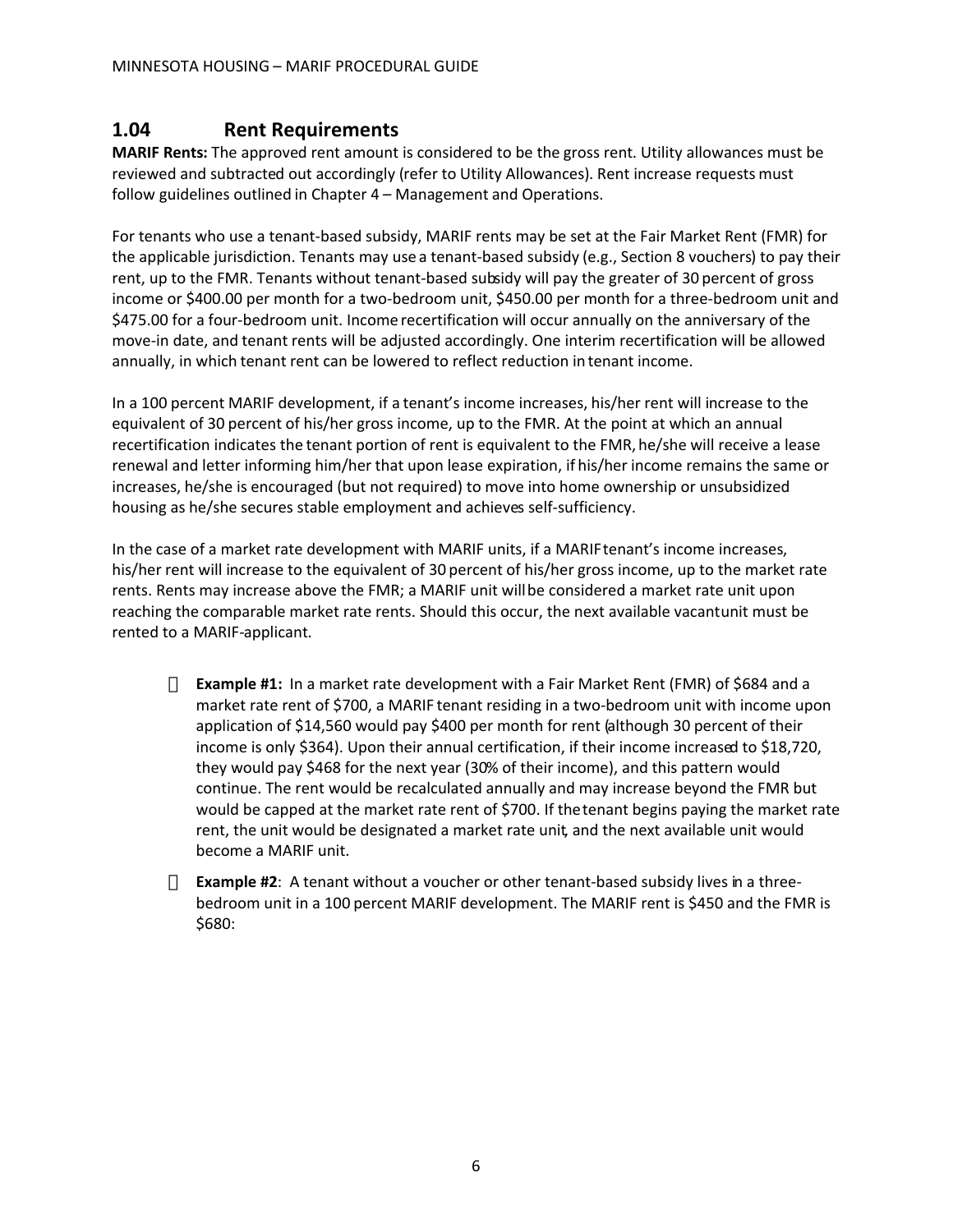|        | <b>Tenant</b><br>Income/rent |                                                                           |
|--------|------------------------------|---------------------------------------------------------------------------|
| Year 1 | \$14,000/\$450               | Tenant pays \$450 because that is the minimum rent for<br>a three-bedroom |
| Year 2 | \$19,000/\$475               | Tenant pays \$475 because it is 30% of their income                       |
| Year 3 | \$18,000/\$450               | \$450 is both the minimum rent and 30% of their<br>income                 |
| Year 4 | \$24,000/\$600               | \$600 is 30% of income                                                    |
| Year 5 | \$29,000/\$680               | \$725 is 30% of income; however, rents are capped at<br>the FMR of \$680  |

**Rents Based on Management and Operating Expenses**: Based on Minnesota Housing approval, MARIF rents may be structured to meet the monthly operating expense budget for eachunit; however, rents must not exceed 30 percent of 30 percent of the metro median income (adjusted for families of five or more).

**Maximum Gross Rents**: In a 100 percent MARIF development, the maximum gross rents cannot exceed FMR.

In a market rate development with MARIF units, the maximum gross rents for MARIF units may not exceed the market rate rent. Additionally, the gross rent for the MARIF units may not exceed the FMR until 30 percent of tenant income exceeds the FMR.

**Utility Allowances:** Tenant paid utility allowances are to be reviewed and subtracted accordingly. For example, if the rent for a two-bedroom unit is \$400.00 and the utility allowance is \$45.00, the resident will pay \$355.00 for rent and use the remaining \$45.00 to pay their utilities. Acceptable utility allowances are those provided by public housing authorities on a Section 8 utility allowance schedule.

**Monitoring:** Rent requirements will be monitored by Minnesota Housing for the length of the 30-year loan.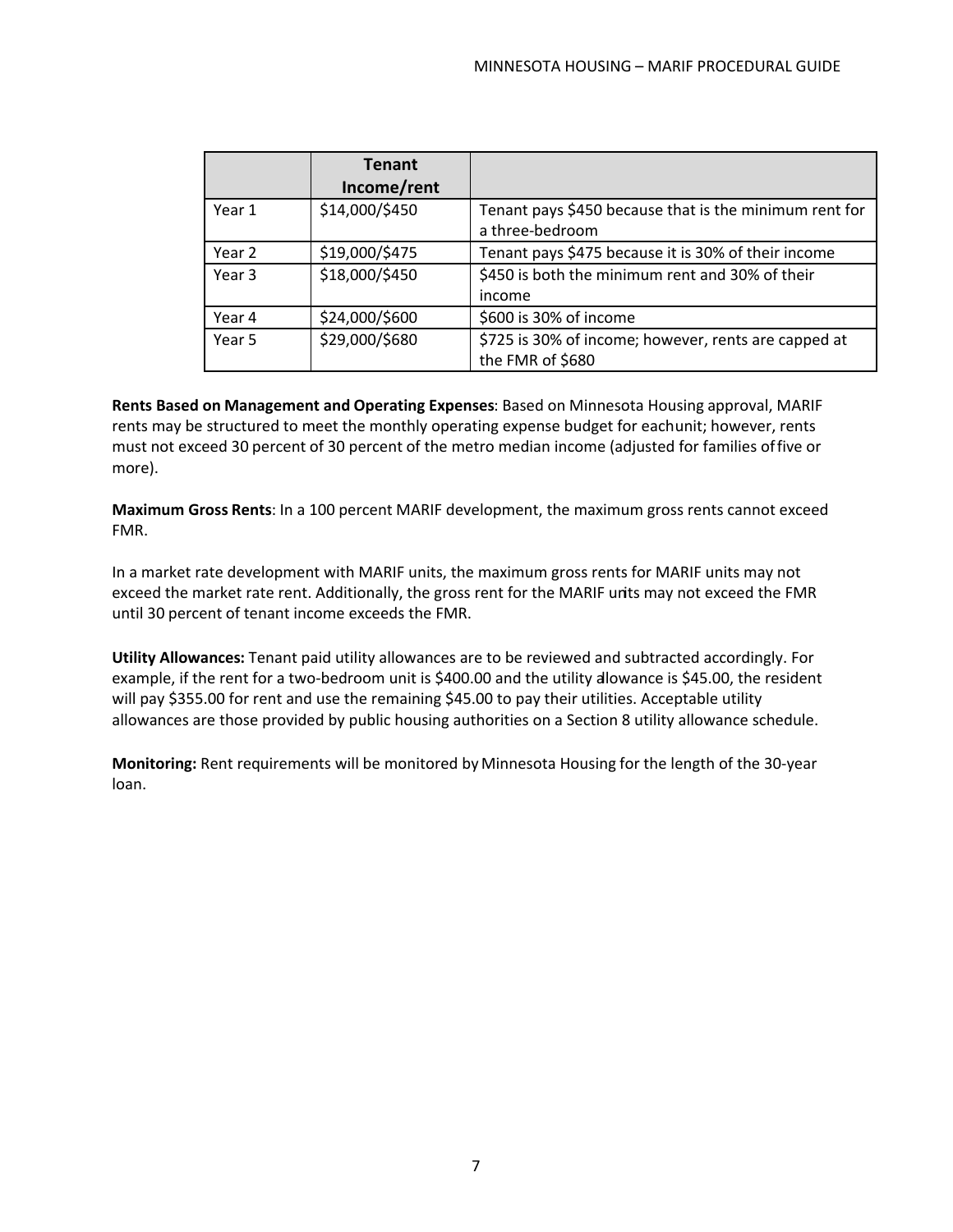## <span id="page-9-0"></span>**Chapter 2 – General Financing Characteristics**

#### <span id="page-9-1"></span>**2.01 Interest Rate and Term**

The first mortgage or subordinated loan with an interest rate, not to exceed 1% per annum with interest and principal due and payable at the end of the 30-year term.

The interest rate on the loan may be adjusted in order to allow these funds to be utilized with other sources of funding, such as Low-Income Housing Tax Credits. In this instance, interest and principle will be due and payable at the end of the 30-year term.

Funds may also be awarded in the form of a subsidy repayment agreement. To ensure the long-term affordability of projects funded under the program, the subsidy repayment agreement requires repayment to Minnesota Housing unless the developer complies with rent and other program restrictions for the 30-year MFIP affordability period.

The loan or a subsidy repayment agreement will be considered non-recourse debt.

#### **2.02 Transfers of Ownership/Prepayment**

**Transfers of Ownership**: The mortgage may be assumed contingent upon all of the following:

<span id="page-9-2"></span>Minnesota Housing review and approval of the proposed ownership entity

Assumption of all contractual obligations with Minnesota Housing

Payment of a fee equal to the greater of 1/2 of 1 percent of the outstanding mortgage amount or \$1,500

**Prepayment**: Prepayment is allowed under the MARIF program; however, the affordability requirements required by the MARIF statute will remain in place for 30 years even if the loan is prepaid.

#### <span id="page-9-3"></span>**2.03 Return on Equity**

Developer's return on equity is defined as follows:

**Limited Return**: Minnesota Housing statutes currently allow a maximum return of 10 percent based on actual developer equity.

**No Limit on Return:** Under this program, Minnesota Housing statutes allow that entities undertaking a development consisting of the rehabilitation of an existing rental housing property are not subject to a limited return.

#### **2.04 Minnesota Housing Fees**

Fees are submitted at the following stages:

<span id="page-9-4"></span>**Application Fee:** None.

**Financing Fee:** None

**Annual Servicing Fee:** None.

**Assumption Fee:** Greater of 1/2 of 1 percent of the outstanding mortgage or \$1,500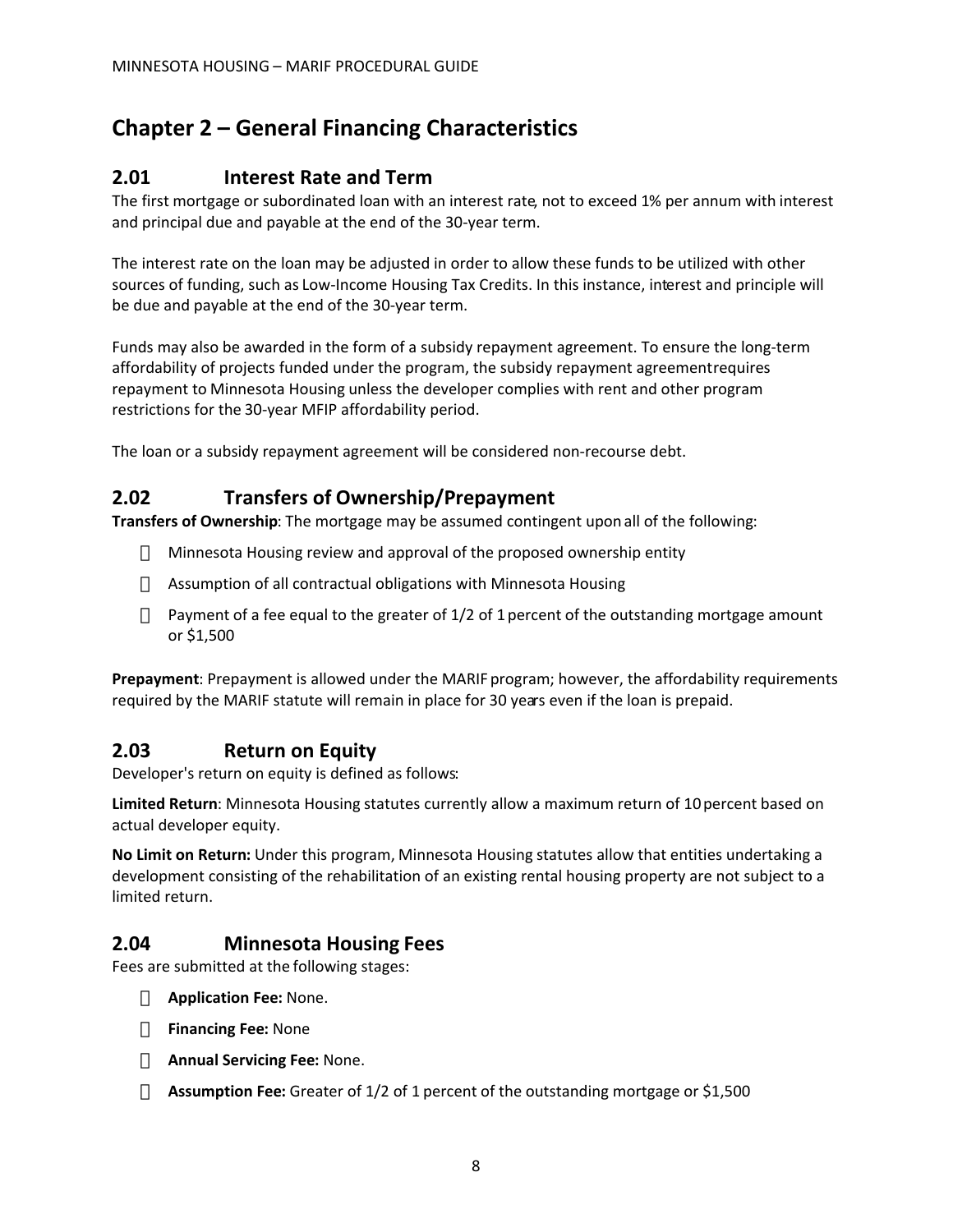#### <span id="page-10-0"></span>2.05 Economic Integration

If the development is mixed income, the MARIF units float among the others and will not be designated units*.*

#### <span id="page-10-1"></span>2.06 Property Taxes

A tax bill adopted by the Minnesota Legislature in 2005 made significant changes to the property tax classification rate for qualifying low-income rental properties. For more information, [visit our](http://www.mnhousing.gov/wcs/Satellite?c=Page&cid=1364120490987&pagename=External%2FPage%2FEXTStandardLayout) [website](http://www.mnhousing.gov/wcs/Satellite?c=Page&cid=1364120490987&pagename=External%2FPage%2FEXTStandardLayout) or contact Steve O'Brien at 651.297.4065.

#### <span id="page-10-2"></span>2.07 Environmental Revie**w**

The borrower will be required to order and pay for a Phase I environmental review, including lead and asbestos testing, after selection but prior to commitment. The cost of the review is mortgageable.

#### <span id="page-10-3"></span>2.08 Payment and Performance Bonds

Where Minnesota Housing is providing construction financing, the contractor must submit 100 percent Payment and Performance Bonds (Dual Obligee) or, at Minnesota Housing's discretion, a Completion Assurance Letter of Credit.

#### <span id="page-10-4"></span>2.09 Payment During Construction

Minnesota Housing will disburse mortgage funds no more than once per month for construction progress payments through a title company. Construction costs, including contractor's overhead and profit, are funded on a basis of percentage complete, less a retainage, which typically is 10 percent.

#### 2.10 Miscellaneous

In general, all developments must submit, at a minimum, the following:

<span id="page-10-5"></span>Evidence of site control

Evidence of proper zoning

Title insurance policy

Assurance that the proper utilities are available to the site

Evidence of city or other financial contributions

Market and/or other supporting documentation as required for this program

Instruments under which the borrower was created (e.g., Articles of Incorporation, By-Laws, Partnership Agreement)

Certificate of Good Standing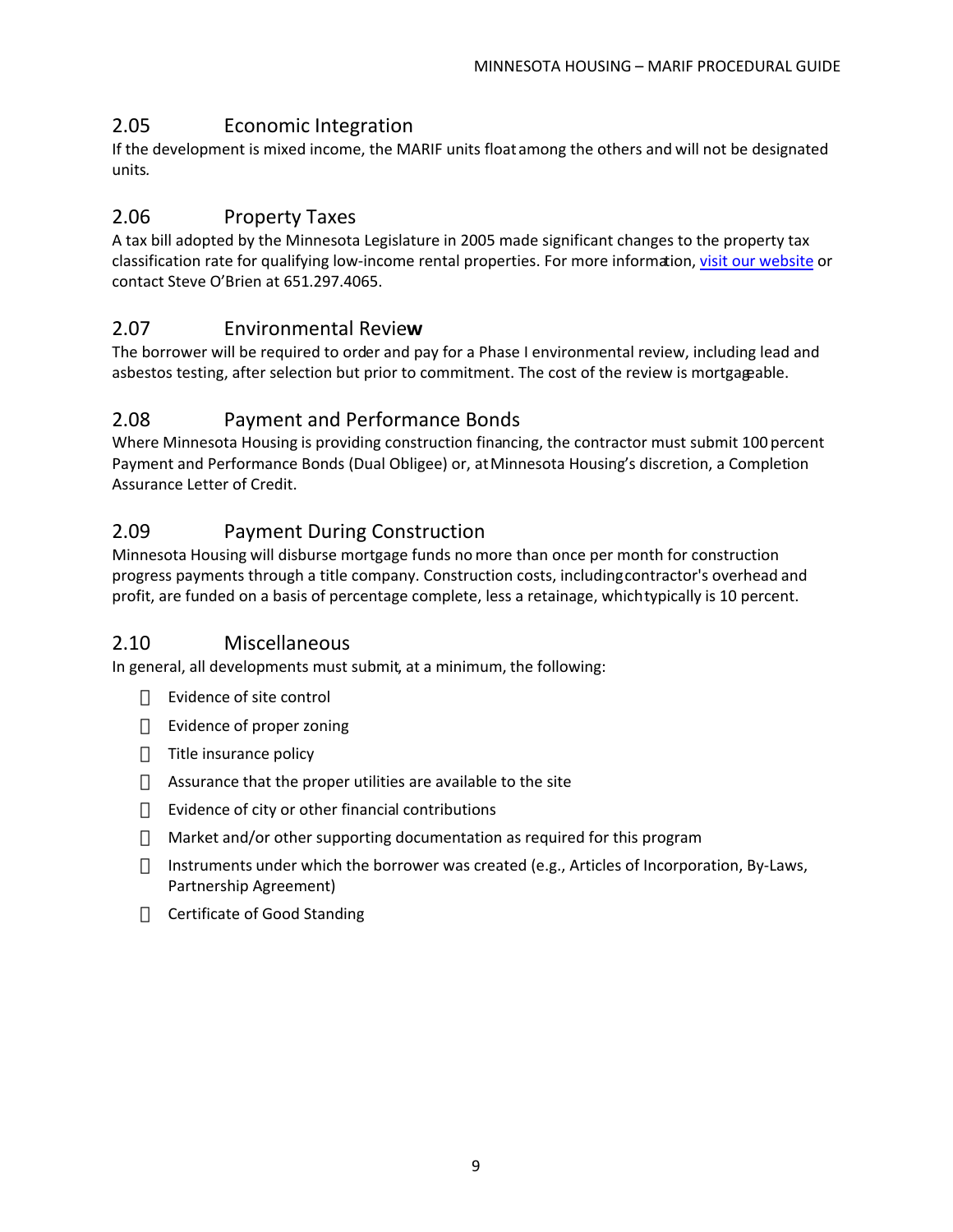## <span id="page-11-0"></span>**Chapter 3 – Management and Operation**

#### <span id="page-11-1"></span>**3.01 Management and Operation Guidelines**

**Rent Increases**: Increases in gross rent levels for the development must be made in writing to Minnesota Housing. The request may not occur more than once annually and must comply with the terms of the lease. The rate of increase generally may not exceed the amount needed to meet the monthly operating expense budget of each unit. To request a rent increase, submit a [Request for Rent](http://www.mnhousing.gov/get/MHFA_1020356) [Increase](http://www.mnhousing.gov/get/MHFA_1020356) form and fax a signed copy to Judith Leatherwood at 651.296.8149. Please refer to Section 1.04 for additional information on tenant rents.

**Eligibility:** To be eligible for occupancy in a MARIF unit, an applicant must be a current or recent MFIP participant or have a household income at the time of initial occupancy of no more than 30 percent of metro median income as determined by HUD. For current MFIP participants, the applicant's financial worker must verify MFIP participation in writing. Recent participant is defined in Section 1.03. Please refer to Occupancy Requirement Section 1.03 for specific income requirements.

**Initial and Annual Income and MFIP Participant Certifications:** Re-certifications will be conducted by the owner/agent on an annual basis. Verifications must generally be made by a third party, such as the applicant/tenant's financial worker or employer.

In addition to the annual certification, each tenant not receiving Tenant-Based Assistance (TBA) will be permitted one emergency recertification every 12 months, beginning on his/her move-in date, in which the tenant rent can be lowered to reflect reductions in tenant income.

**Utilization of Units:** Units should be rented to family sizes appropriate to the unit size, with a ratio of at least one person per bedroom. If during the course of tenancy a family size changes, they may request in writing to the agent, to transfer to another unit or be placed on a waiting list for such transfer. In the event of a decrease in family size, the resident may be required to move to the next available suitably sized smaller unit, should a smaller unit be available in the development.

**Marketing:** The owner/agent must demonstrate that they have established links with city and county social services, employment services, schools, HRAs, etc. The owner/agent will submit a marketing plan for Minnesota Housing staff review and approval. All MARIF units must be marketed to current and recent MFIP participants.

**Selection Criteria:** Owner/agents are required to submit a Resident Selection Plan to Minnesota Housing for review and approval.

**Screening:** Minnesota Housing requires the owner/agent to provide screening criteria and suggests (but does not require) that tenant standards be relaxed. For example, an unlawful detainer (UD) may be accepted if the UD was due to non-payment and the rent was too high for the tenant to afford, or a UD may be accepted for poor credit for the same reasons. A UD due to unit damage would not necessarily need to be relaxed. The owner/agent is encouraged to conduct rental, credit and criminal checks. If screening is relaxed, the owner/agent will need to define the screening criteria and apply it consistently for every applicant, not just by exception.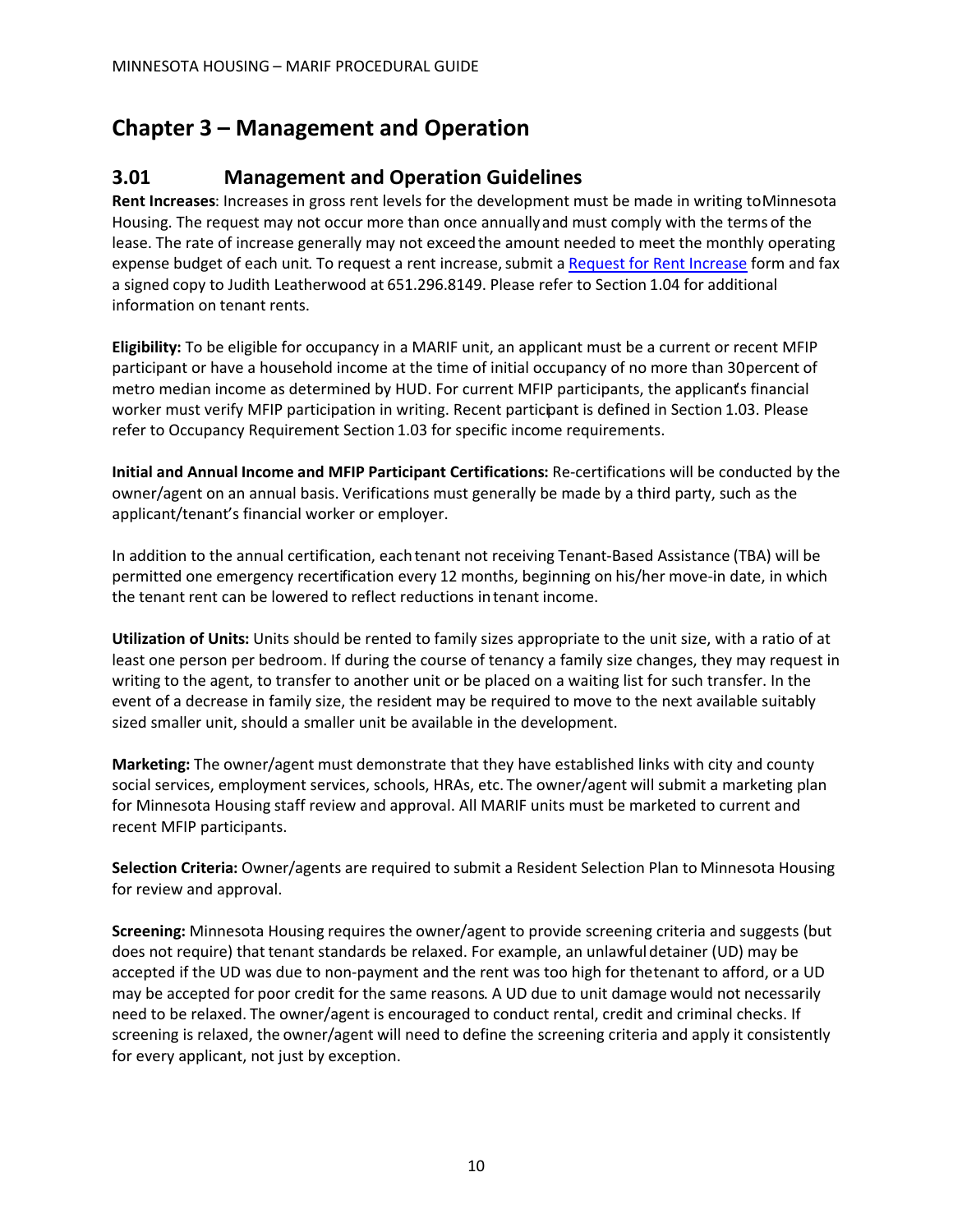**Monitoring/Reporting:** Minnesota Housing actively monitors developments it finances over the life of the mortgage. This includes, but is not limited to, monitoring tenant incomes, rents, affirmative action and equal opportunity requirements, and monthly and/or annual operating reports.

**Leasing:** Leases shall be for a minimum of six months and shall not exceed one year. Minnesota Housing must review and consent to the proposed lease form.

**Security Deposit:** A security deposit will be required from the applicant in an amount equal to 30 percent of monthly gross income or the development's standard deposit amount, whichever is less. If the security deposit is paid by a government agency, nonprofit group, etc. and not by the applicant, then the owner/agent may collect the standard deposit amount.

#### **3.02 Reporting Requirements**

<span id="page-12-0"></span>To verify that the housing remains in compliance with the requirements of this program, the owner/agent must certify that the occupancy and rent requirements outlined in Sections 1.03 and 1.04 of this Procedural Guide are met.

To verify owner eligibility, the owner/borrower will be required to certify that the limited-return requirements contained in this Procedural Guide are being complied with.

Minnesota Housing will conduct periodic reviews to ensure compliance with the fair housing requirements outlined in this Procedural Guide.

Minnesota Housing will require demographic data on the tenants in funded units to be compiled and provided to Minnesota Housing for program evaluation.

Minnesota Housing may request annual submission of management and operating budgets and rent roll.

Minnesota Housing will conduct both physical and file inspections of the development. The physical inspection will involve inspecting the grounds, common areas, vacant units and a sample of occupied units. Staff will review the site files to verify that third party income verifications have been completed, that rent was calculated correctly, that the tenant was within income and participation guidelines (either a current or recent MFIP participant) upon application, and that they are currently within the guidelines, or if not, that they have been notified in writing that they are now outside of guidelines and are encouraged (but not required) to move.

Minnesota Housing may require monthly operating reports for developments that receive first mortgage financing and annual reports from developments that receive deferred financing.

Minnesota Housing will require an annual submission of a summary of tenant qualification data including unit number, resident name, income and rent.

Minnesota Housing may require an audit or financial review/compilation.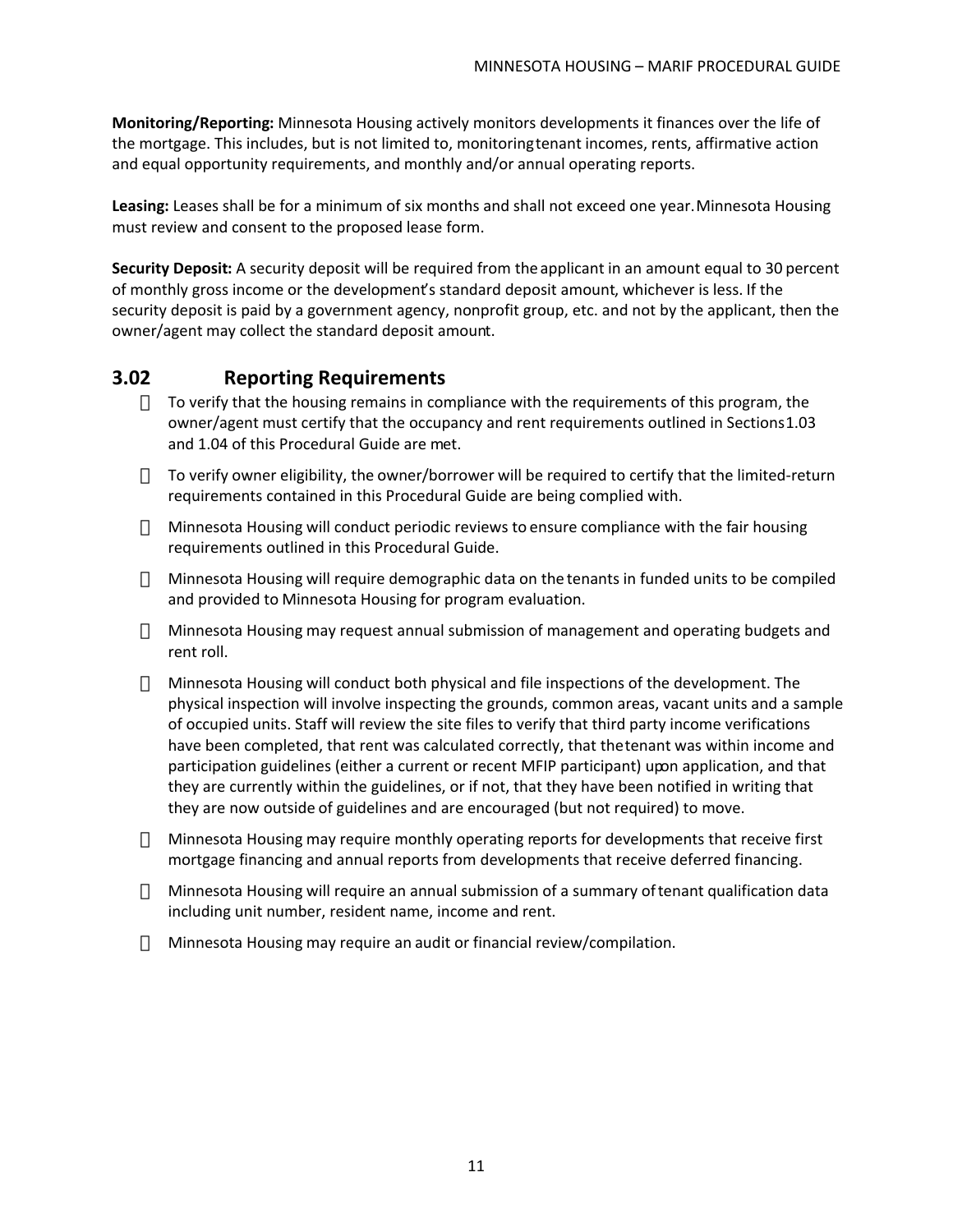## <span id="page-13-0"></span>**Chapter 4 – Contract Compliance and Equal Opportunity**

### **4.01 Policy**

 It is the policy of Minnesota Housing to practice affirmative action to provide equal opportunity in all of our projects, programs, and other endeavors. Minnesota Housing's goal is to achieve a client and recipient mix that is representative of the people who live in our state and our communities so that all employment and contractual benefits that develop as a result of our programs will be shared by all Minnesotans. This policy applies to all Minnesota Housing employees and Minnesota Housing's external partners.

#### <span id="page-13-1"></span>**4.02 Purpose**

The purpose of this policy is to make Minnesota Housing's commitment to act affirmatively to achieve equal opportunity in all facets of its operation, clear to both internal staff and outside parties with whom we do business.

#### <span id="page-13-2"></span>**4.03 Goals**

Our goal is to ensure minority and female contractors and subcontractors equal acœss to business opportunities on Minnesota Housing financed projects and to encourage the presence of minorities and women at all levels, including on the staffs of the program participants having contractual agreements with Minnesota Housing. Minnesota Housing's goal is to ensure that the workforces on the projects and programs we finance reflect demographically the area in which they are located. These goals will apply for the length of the contract or the life of the mortgage. Minnesota Housing, at its dscretion, may set numerical or percentage goals dependent on the location and size of a given project. Current goals will be determined by staff based on the location of the project.

#### <span id="page-13-3"></span>**4.04 Requirements**

Minnesota Housing is required to comply with all applicable local, state, and federal laws. These requirements are passed on to everyone that Minnesota Housing does business with, either by contractual agreement or as a Minnesota Housing policy.

#### <span id="page-13-4"></span>**4.05 Sanctions**

Minnesota Housing has the contractual authority to demand full payment of any loan or grant, stop proceeding with any project at any stage, and cease to do business with any entity or individual that fails to follow its affirmative action policies or fails to meet its/his/her contractual equal opportunity obligations.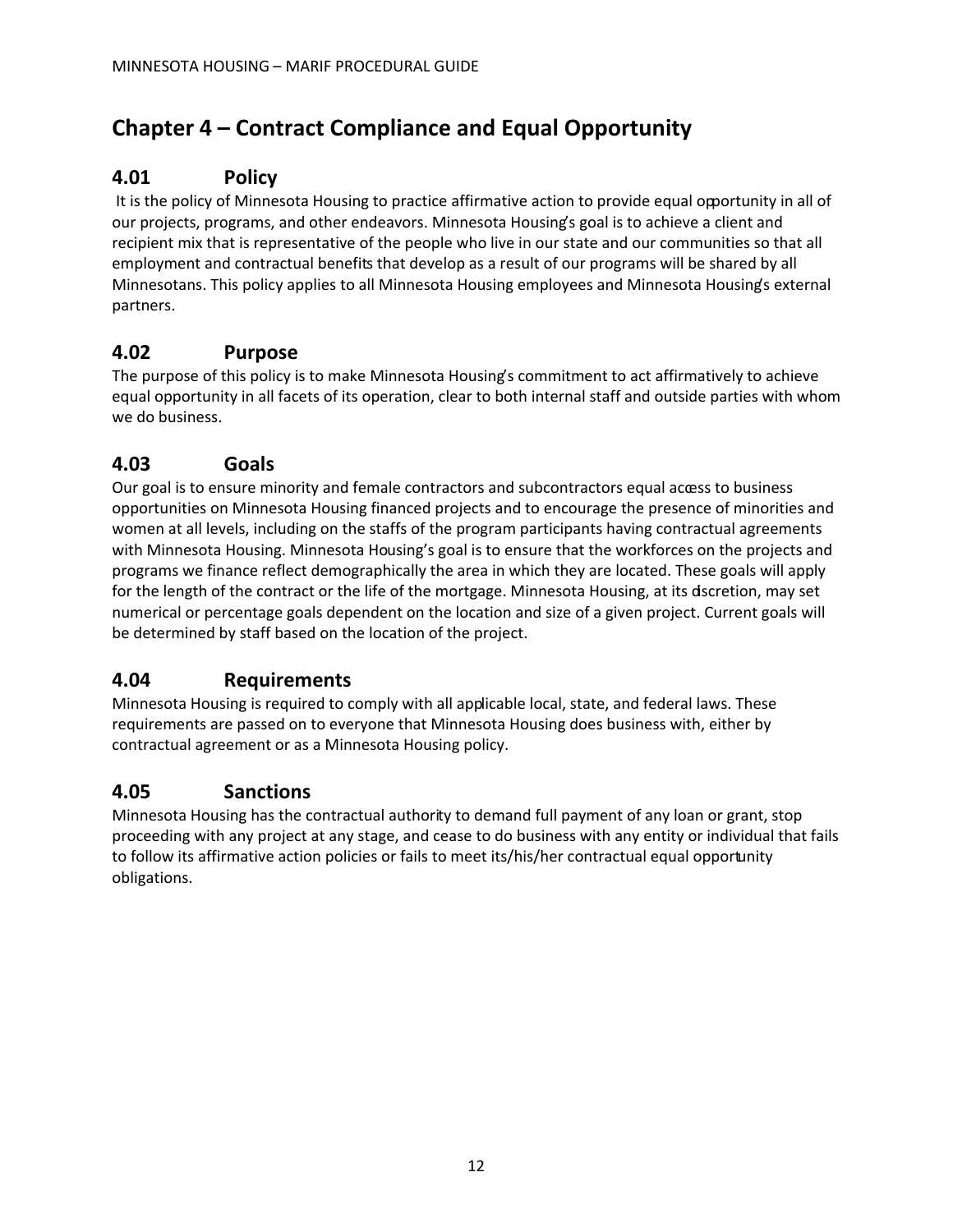## **Chapter 5 – Fair Housing Policy**

It is the policy of Minnesota Housing to affirmatively further fair housing in all its programs so that individuals of similar income levels have equal access to Minnesota Housing programs, regardless of race, color, creed, religion, national origin, sex, marital status, status with regard to public assistance, disability, familial status, gender identity or sexual orientation.

Minnesota Housing's fair housing policy incorporates the requirements of the Fair Housing Act, Title VIII of the Civil Rights Act of 1968, as amended by the Fair Housing Amendment Act of 1988, as well as the Minnesota Human Rights Act. Housing providers are expected to comply with the applicable statutes, regulations, and related policy guidance. Housing providers should ensure that admissions, occupancy, marketing and operating procedures comply with non-discrimination requirements.

In part, the Fair Housing Act and the Minnesota Human Rights Act make it unlawful to, because of protected class status:

discriminate in the selection/acceptance of applicants in the rental of housing units;

discriminate in terms, conditions or privileges of the rental of a dwelling unit or services or facilities;

engage in any conduct relating to the provision of housing that otherwise make unavailable or denies the rental of a dwelling unit;

make, print or publish (or cause to make, print or publish) notices, statements or advertisements that indicate preferences or limitations based on protected class status;

represent a dwelling is not available when it is in fact available;

deny access to, or membership or participation in, associations or other services organizations or facilities relating to the business of renting a dwelling or discriminate in the terms or conditions of membership or participation; or

engage in harassment or quid pro quo negotiations related to the rental of a dwelling unit.

Minnesota Housing has a commitment to affirmatively further fair housing for individuals with disabilities by promoting the accessibility requirements set out in the Fair Housing Act, which establish design and construction mandates for covered multifamily dwellings and requires housing providers to make reasonable accommodations and to allow persons with disabilities to make reasonable modifications.

Applicants will be required to submit an Affirmative Fair Housing Marketing Plan at the time of application, to update the plan regularly and to use affirmative fair housing marketing practices in soliciting renters, determining eligibility and concluding all transactions.

As a condition of funding through Minnesota Housing, housing providers are not permitted to refuse to lease a unit to, or discriminate against, a prospective resident solely because the prospective resident has a Housing Choice Voucher or other form of tenant-based rental assistance.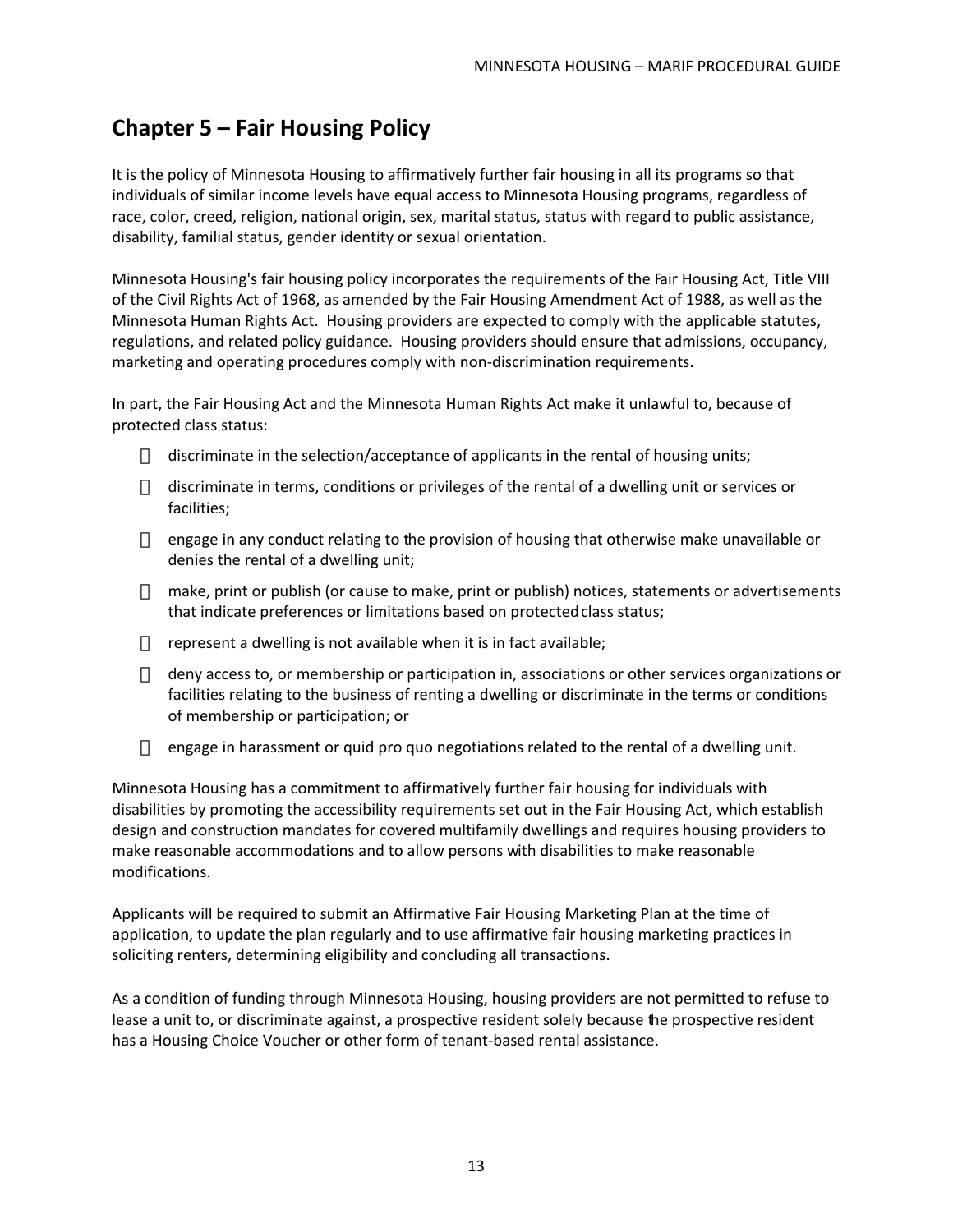## <span id="page-15-0"></span>**Chapter 6 – Allocation of Funds**

In an attempt to distribute funds statewide, the following allocation plan has been established with the initial program development.

The MARIF legislation requires that the funds be allocated "within a city, county or region [and] reflect the number of MFIP households residing within the city, county or region compared to the statewide total of MFIP households."